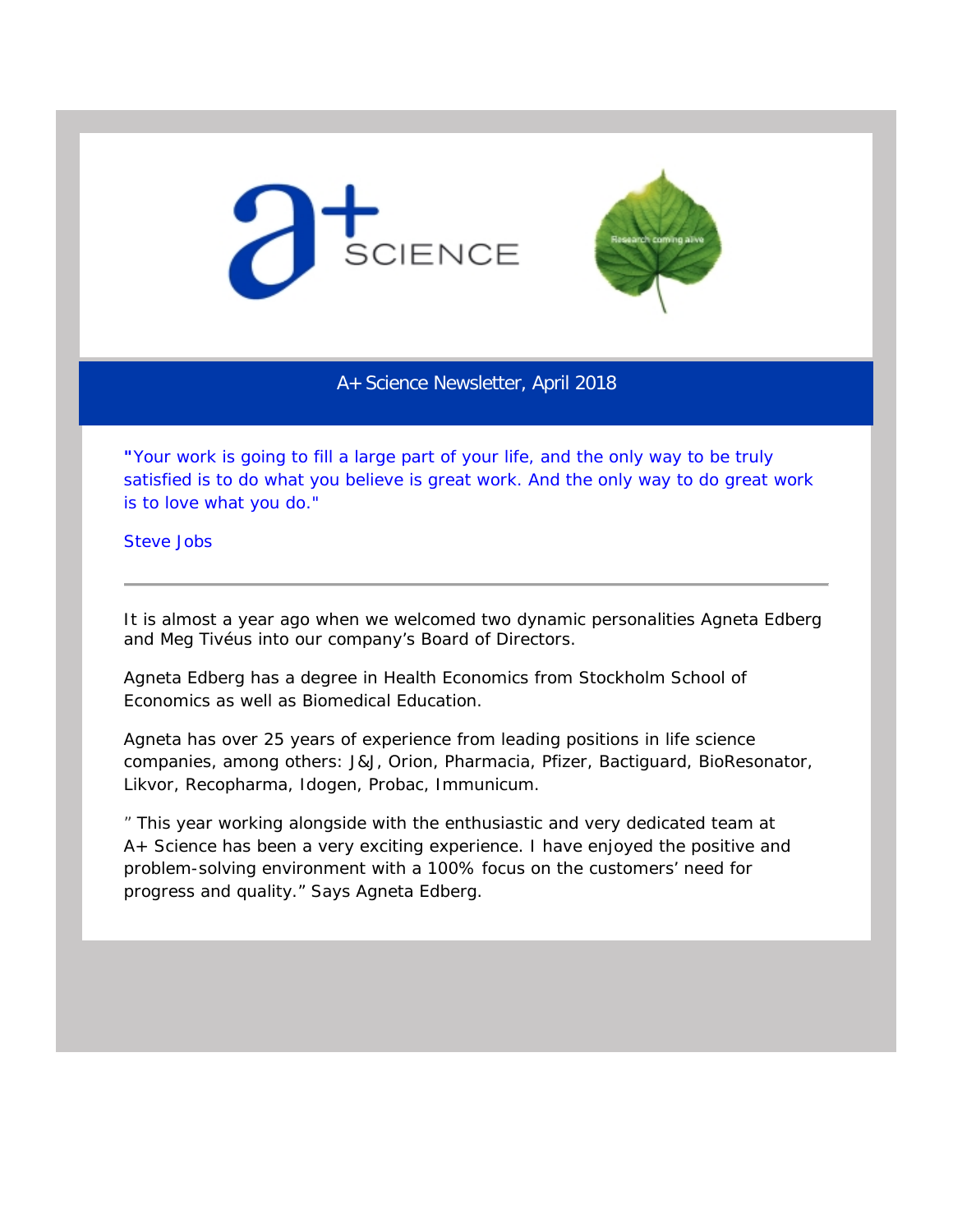

Agneta Edberg

Meg Tivéus has studied Economics at Stockholm School of Economics as well as Medicine at Karolinska Institute.

Meg has a long background in different operational jobs like Managing Director in companies like, Cloetta, Holmen, Åhlens, Nordiska Kompaniet (NK), The Swedish Post and The National Lottery. She has also worked more than 15 years as a professional Board Member in many different companies.

*"It has been a very interesting period this last year with A+ Science. I am impressed by the professional way the management team has tackled the challenges in the market. I think that we are very well suited for handling our customers' needs and our shareholders' demands during 2018."* Says Meg Tivéus.